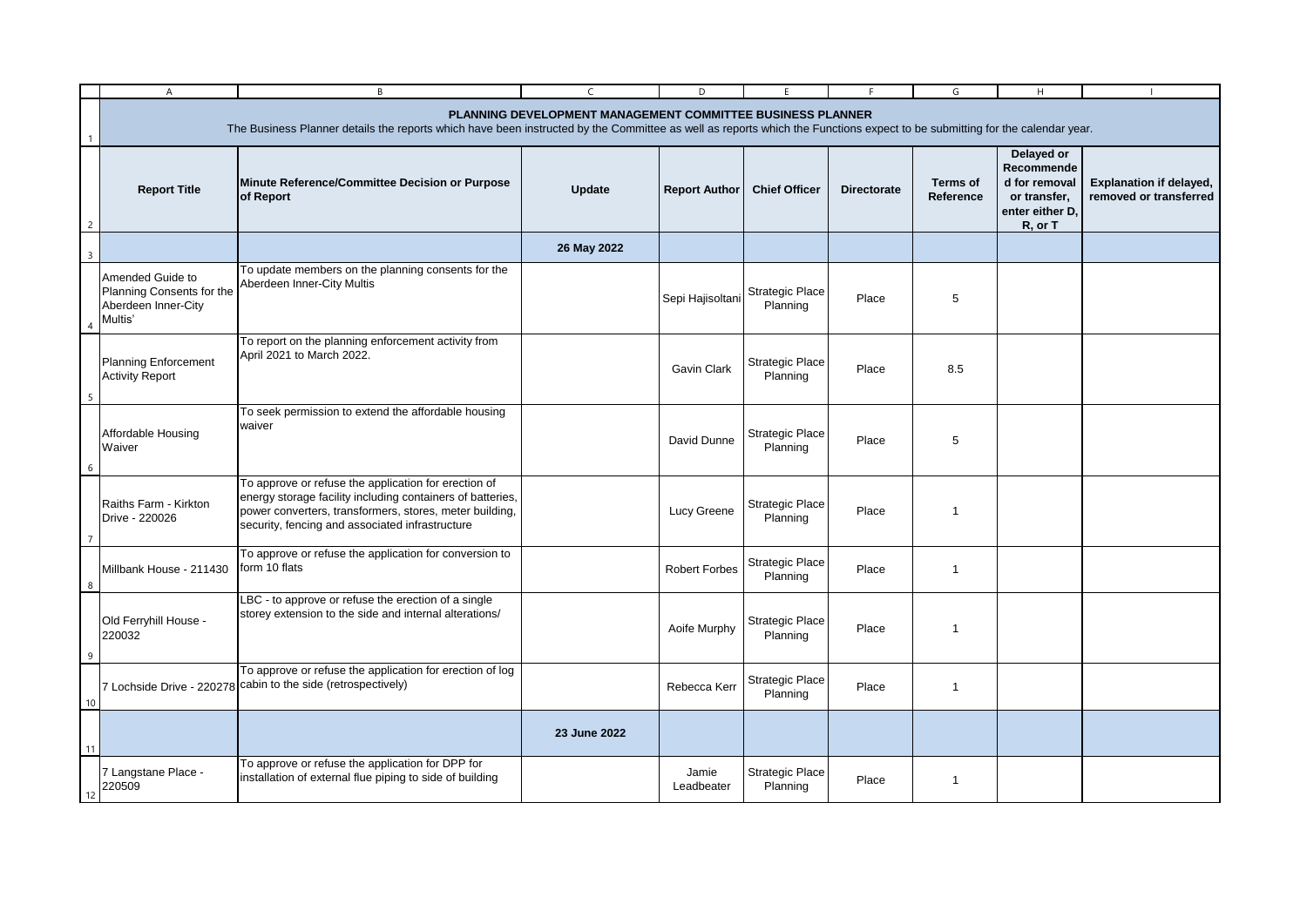|                | $\overline{A}$                                                   | $\overline{B}$                                                                                                                                                                                                                                             | $\mathsf{C}$                                                                          | D                    | E                                  | F                  | G                            | H                                                                                       | $\blacksquare$                                           |
|----------------|------------------------------------------------------------------|------------------------------------------------------------------------------------------------------------------------------------------------------------------------------------------------------------------------------------------------------------|---------------------------------------------------------------------------------------|----------------------|------------------------------------|--------------------|------------------------------|-----------------------------------------------------------------------------------------|----------------------------------------------------------|
| $\overline{2}$ | <b>Report Title</b>                                              | Minute Reference/Committee Decision or Purpose<br>of Report                                                                                                                                                                                                | Update                                                                                | <b>Report Author</b> | <b>Chief Officer</b>               | <b>Directorate</b> | <b>Terms of</b><br>Reference | Delayed or<br>Recommende<br>d for removal<br>or transfer,<br>enter either D,<br>R, or T | <b>Explanation if delayed,</b><br>removed or transferred |
| 13             |                                                                  |                                                                                                                                                                                                                                                            | <b>Future applications to</b><br><b>PDMC</b> (date of meeting<br>yet to be finalised. |                      |                                    |                    |                              |                                                                                         |                                                          |
| 14             | $-211715$                                                        | Queens Link Leisure Park   To approve or refuse the application for proposed drive-<br>thru restaurant/ take away                                                                                                                                          |                                                                                       | <b>Robert Forbes</b> | <b>Strategic Place</b><br>Planning | Place              | $\mathbf{1}$                 |                                                                                         |                                                          |
| 15             | 94 Sunnyside Road -<br>220050                                    | To approve or refuse the application for sub-division of<br>residential curtilage and erection of end-terraced<br>dwellinghouse                                                                                                                            |                                                                                       | Roy Brown            | <b>Strategic Place</b><br>Planning | Place              | $\mathbf{1}$                 |                                                                                         |                                                          |
| 16             | 3 Whitehall Road -<br>220210                                     | To approve or refuse the application for change of use<br>from class 1(shops) to class 3 (food and drink) and<br>installation of extract grills                                                                                                            |                                                                                       | Roy Brown            | <b>Strategic Place</b><br>Planning | Place              | $\mathbf{1}$                 |                                                                                         |                                                          |
| 17             | <b>Wellington Road Cove -</b><br>211072                          | To approve or refuse the application for residential<br>development (27 units)                                                                                                                                                                             |                                                                                       | <b>Robert Forbes</b> | <b>Strategic Place</b><br>Planning | Place              | $\mathbf{1}$                 |                                                                                         |                                                          |
| 18             | 56 Park Road - 211224                                            | To approve or refuse the application for erection of 47<br>flats                                                                                                                                                                                           |                                                                                       | <b>Robert Forbes</b> | <b>Strategic Place</b><br>Planning | Place              | $\mathbf{1}$                 |                                                                                         |                                                          |
| 19             | Former Treetops Hotel<br>site - 211528                           | To approve or refuse the residential development of 89<br>units (including 25% affordable) comprising 54 houses<br>and 35 flats over 3, 4 and 6 storey blocks and<br>associated roads and parking, drainage infrastructure,<br>open space and landscaping. |                                                                                       | Matthew<br>Easton    | <b>Strategic Place</b><br>Planning | Place              | $\overline{1}$               |                                                                                         |                                                          |
| 20             | 26 Hollybank Place -<br>211807                                   | To approve or refuse the application for demolition of<br>an existing commercial unit and erection of 11 no.<br>residential apartments over 4 storey with associated<br>hard and soft landscaping works                                                    |                                                                                       | Roy Brown            | <b>Strategic Place</b><br>Planning | Place              | $\overline{1}$               |                                                                                         |                                                          |
| 21             | Aberdeen Grammar<br>School FP's Club, 86<br>Queens Road - 211806 | To approve or refuse the application for erection of<br>3no. villas, 4no. apartments and 2no. maisonette<br>apartments with associated works                                                                                                               |                                                                                       | Jane Forbes          | <b>Strategic Place</b><br>Planning | Place              | $\mathbf{1}$                 |                                                                                         |                                                          |
| 22             | OP51, Peterculter -<br>190314                                    | To approve or refuse the proposed residential<br>development including mix of private, affordable and<br>retirement housing consisting of approximately 49<br>homes with associated access roads and landscaping.                                          |                                                                                       | Gavin Evans          | <b>Strategic Place</b><br>Planning | Place              | $\mathbf{1}$                 |                                                                                         |                                                          |